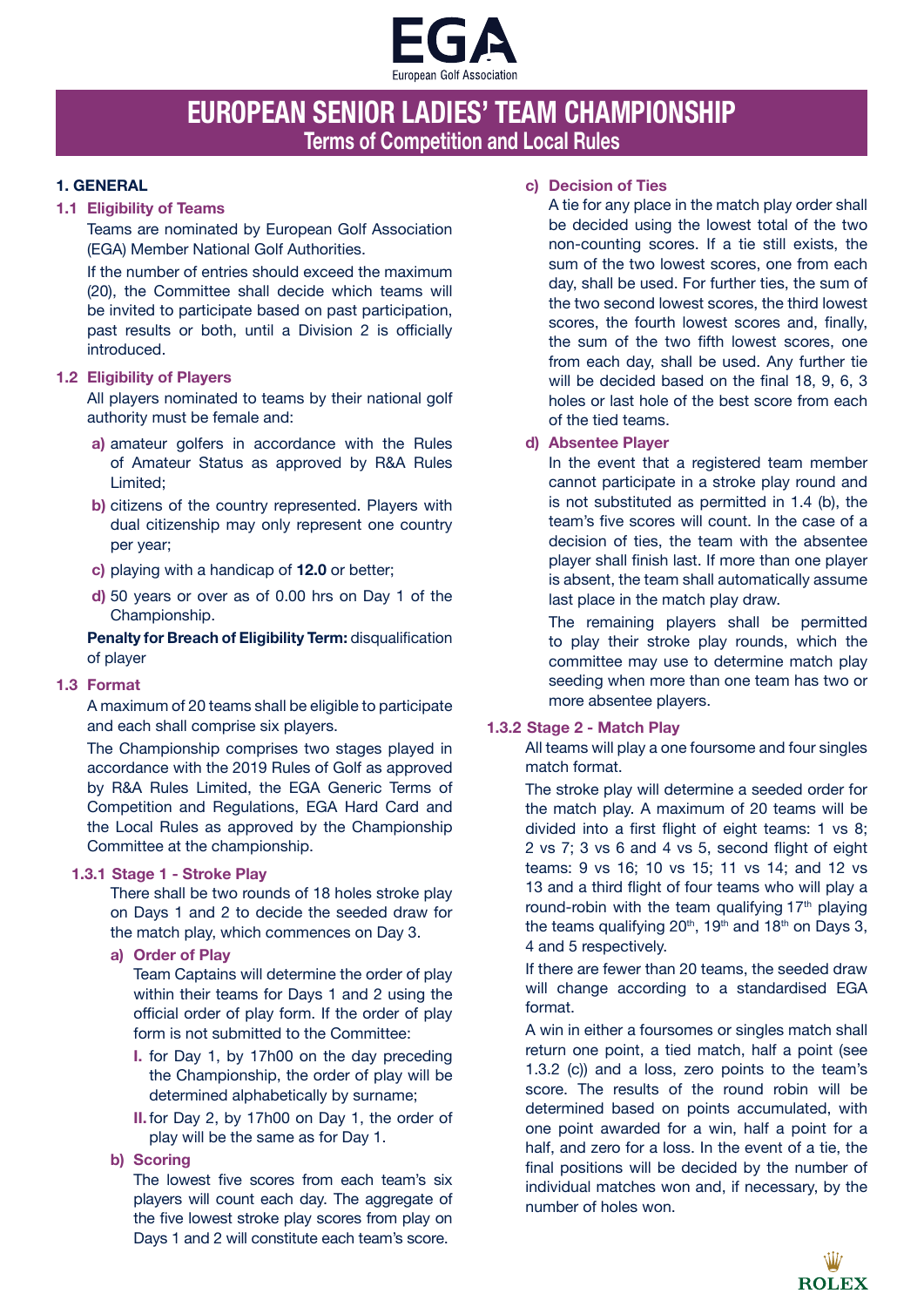

# **EUROPEAN SENIOR LADIES' TEAM CHAMPIONSHIP Terms of Competition and Local Rules**

## **a) Order of Play**

On the eve of each match, Team Captains must provide the Committee with the order of play, using the official order of play form, for the foursomes and singles matches:

- **I.** for Day 3 matches, no later than 30 minutes after the completion of the second round of stroke play;
- **II.**for Day 4 and 5 matches, no later than 30 minutes after the completion of their team's flight the previous Day.

Failure to submit the official order of play form on time will result in the order of play being determined alphabetically by surname.

Once the official deadline to submit the order of play form has expired, changes in the order of play are not permitted.

**Exception:** substitutes : see 1.4 (b). Penalty for Breach of Term 1.3.2 (a): disqualification of all players out of the pre-stated order of play.

### **b) Tied Match**

In the event of a match being all square after 18 holes in any round, players shall continue to play until one wins a hole, when the match will be considered won.

**Exception:** Term 1.3.2 (c).

### **c) Concession of Matches**

When a final team match result is already decided, an individual match may be tied if all participants in that match agree.

**Note:** After 18 holes or any extra hole(s), if the players in an individual match remain all square and the final result of the team match has been decided, the match in question will be tied.

**Exception:** If the matches within a flight are to be played as a round robin, players must only play until the end of the stipulated round which will not be extended into extra holes.

### **d) Absentee Players**

In the event that one (several) registered team member(s) cannot participate in a match play round and is not substituted as permitted in 1.4 (b), matches shall be forfeited at a position within the order of play according to the following principles.

- **I.** Foursome matches must not be forfeited and must always be played.
- **II.**If the "withdrawal" occurs before the official deadline to submit the order of play form has expired, the Team Captain will return the

order of play form with the absentee player placed in the position of his or her choice in the singles and that match will be forfeited.

- **III.** If the "withdrawal" occurs after the official deadline to submit the order of play form has expired,
	- **i.** if the absentee player is listed to play in the singles: her match shall be forfeited,
	- **ii.** if the absentee player is listed to play in the foursome, she will be replaced by one of the players listed to play in the singles. The replacement will be determined by lot and her single match shall be forfeited.

If fewer than four players are available to represent a team, that team must forfeit its match.

In the event that opposing teams would each have one or more absentee players, then these players would be deemed to have been paired together and to have tied their match. Should this require the re-pairing of matches. the player(s) in the match(es) impacted higher in the order of play will descend to play the player(s) in the other impacted match(es). A team match tied result would be decided by stroke play qualification position.

# **1.4 Substitutes**

# **a) Prior to the Start of the Championship**

If a substitute player is required, the Committee must be notified, at the latest, 30 minutes before the first tee time on Day 1. After this deadline, the team must remain with the same players for the entire championship (exception see 1.4b). A substitute player is permitted for any reason, but may not participate in the practice rounds until she has been officially substituted for a team member with permission from the Committee. A breach of this Term may result in the substitute player not being permitted to compete.

# **b) After the Start of the Championship**

If a substitute player is required, only for reasons of illness, injury or exceptional grounds acceptable to the Committee, the Team Captain, as long as she conforms with the eligibility Term (1.2), will be permitted to become a Playing Captain and she will take the position of the player she substitutes. The Committee must be notified of the substitution no later than 30 minutes prior to the team's first tee time. Once such a substitution has been done, the team will remain with the same players until the end of the championship and the substituted player will not be permitted to compete any more. No other substitutions are permitted.